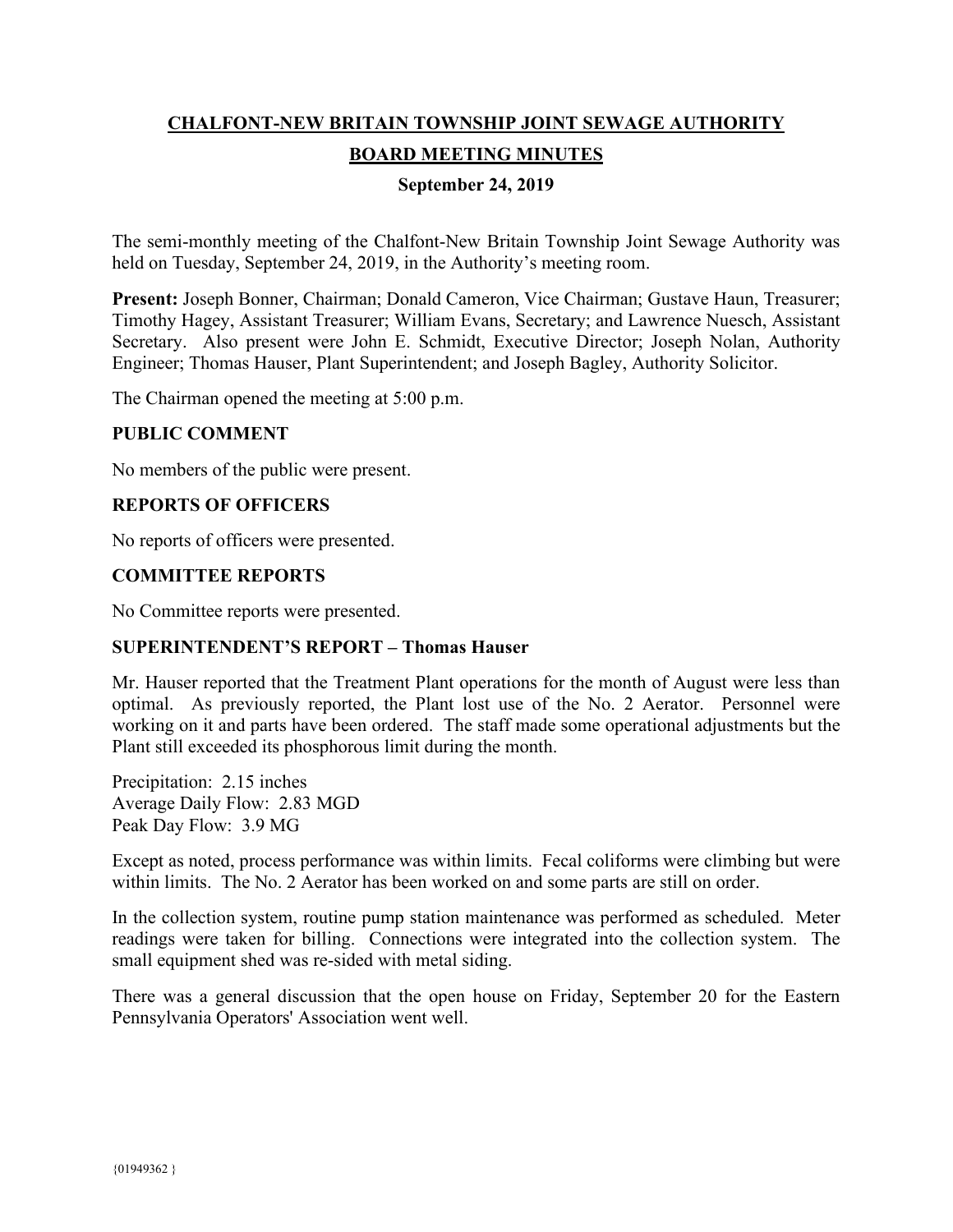## **EXECUTIVE DIRECTOR'S REPORT – John Schmidt**

Mr. Schmidt reported that the Authority personnel did a good job with getting the site prepared for the Operators' Association open house. Mr. Schmidt commented that the Plant is back to the way it should look following many stages of construction and paving.

Mr. Schmidt reported that the Delaware River Basin Commission issued its approval in connection with the Plant's permit renewal. An application has been submitted to DEP for renewal of the permit for some 6 months.

The minutes of the last meeting have been distributed to the Board. No revisions were suggested.

#### **ENGINEER'S REPORT – Joseph Nolan, P.E.**

Mr. Nolan presented two updates on projects. He met with representatives of the manufacturer of the dryer last week. Mr. Nolan, in conjunction with Mr. Schmidt and Mr. Hauser, laid out a schedule as follows: (1) advertisement for contractor bids in December; (2) open bids in early January; (3) contractor starting work in mid-February 2020; (4) delivery of parts approximately March 15. Mr. Nolan advised the Board that there would be demolition and removal of the old dryer prior to the delivery of parts in mid-March. It is anticipated that it will take approximately 90 days for the installation of the dryer. Mr. Nolan expects the next steps to be submittals and preparation for the bidding process.

There was a question from the Board with regard to the disposal of sludge during the construction process. Mr. Hauser advised that a conveyor will be set up outside the dryer building and the dewatered sludge will be hauled to the composting facility as it was done during the post-fire time period. In addition, Mr. Hauser anticipates that the Authority can store up to a month's worth of liquid in tanks. In response to an additional question from the Board, it was discussed that sludge is dewatered by the centrifuge.

Mr. Nolan next updated the Board on the proposed Pump Station No. 4 relocation. Mr. Nolan is evaluating alternative locations. One of the alternatives would require crossing Railroad Avenue with a sewer line. There are two water mains, one a 42" and one a 36", that would have to be crossed under this alternative. The water mains have been plotted out and it is projected that a gravity sewer line could feasibly pass beneath both water lines. Both utilities, North Wales Water Authority and North Penn Water Authority, will be contacted about proposed construction around the mains.

There was a general discussion regarding boring, as a possible option, under Railroad Avenue.

Mr. Nolan also advised that there were a possible 2-3 easements necessary for the relocated water line to cross under Railroad Avenue.

#### **SOLICITOR'S REPORT – Joseph M. Bagley, Esquire**

Mr. Bagley had nothing to report.